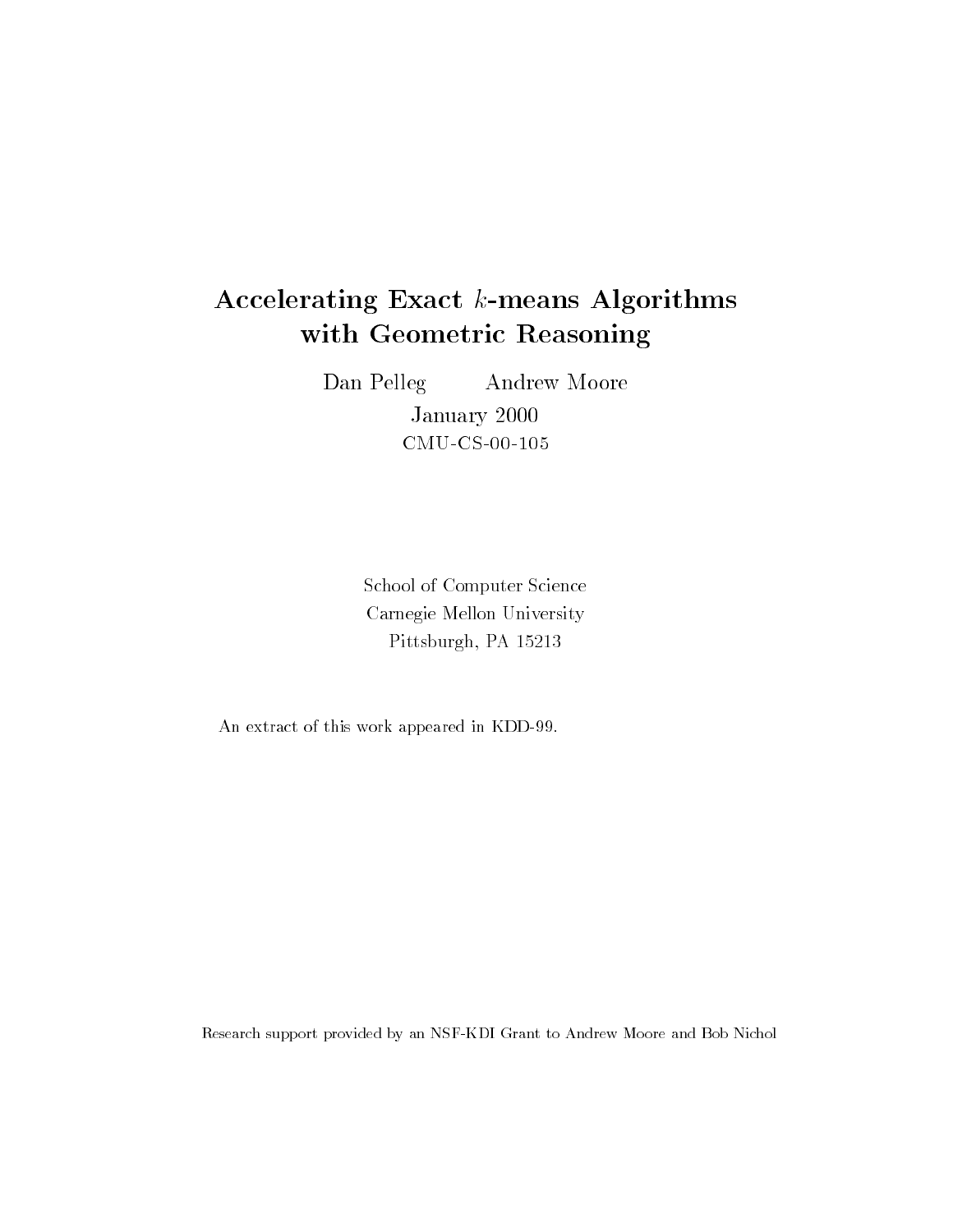Keywords: computational geometry, classication, density estimation, kdtrees, clustering, K-means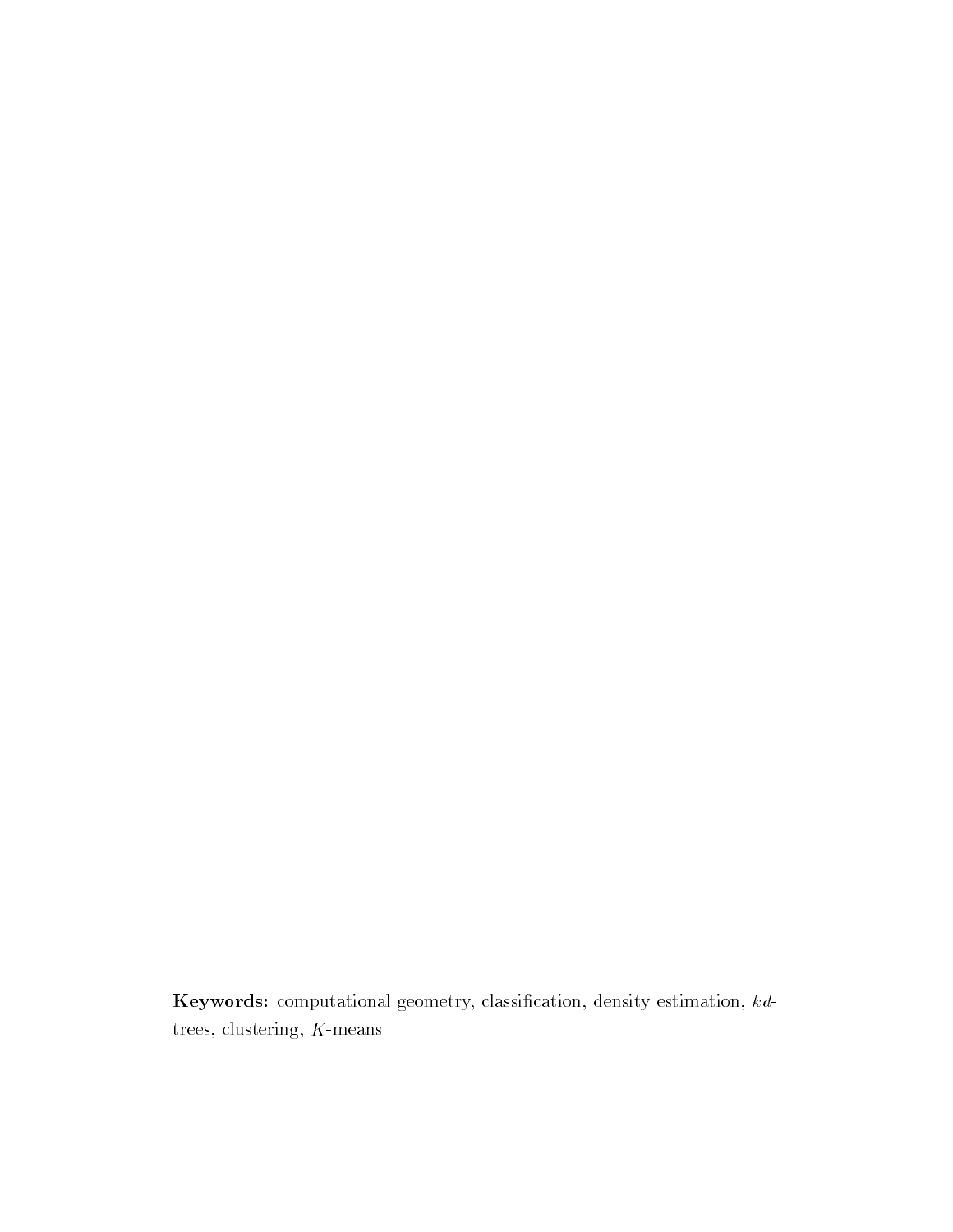### Abstract

We present new algorithms for the k-means clustering problem. They use the kd-tree data structure to reduce the large number of nearest-neighbor queries issued by the traditional algorithm. Sufficient statistics are stored in the nodes of the kd-tree. Then, an analysis of the geometry of the current cluster centers results in great reduction of the work needed to update the centers. Our algorithms behave exactly as the traditional k-means algorithm. Proofs of correctness are included. The kd-tree can also be used to initialize the  $k$ -means starting centers efficiently. Our algorithms can be easily extended to provide fast ways of computing the error of a given cluster assignment, regardless of the method in which those clusters were obtained. We also show how to use them in a setting which allows approximate clustering results, with the benefit of running faster.

We have implemented and tested our algorithms on both real and simulated data. Results show a speedup factor of up to 170 on real astrophysical data, and superiority over the naive algorithm on simulated data in up to 5 dimensions. Our algorithms scale well with respect to the number of points and number of centers, allowing for clustering with tens of thousands of centers.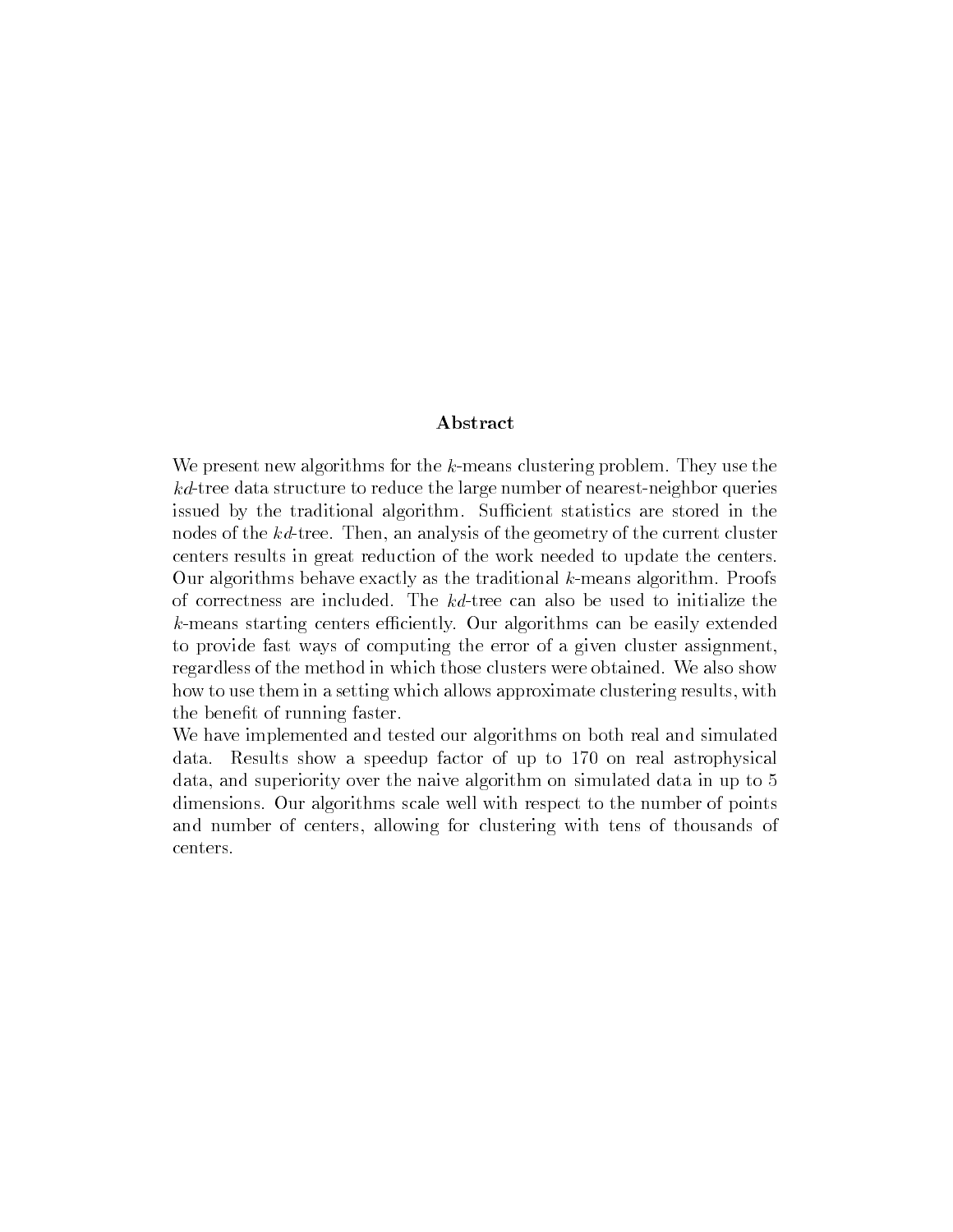## 1 Introduction

Consider a dataset with <sup>R</sup> records, each having <sup>M</sup> attributes. Given a constant k, the *clustering* problem is to partition the data into k subsets such that each subset behaves \well" under some measure. For example, we might want to minimize the squared Euclidean distances between points in any subset and their center of mass. The  $k$ -means algorithm for clustering finds a local optimum of this measure by keeping track of centroids of the subsets, and issuing a large number of nearest-neighbor queries [7].

A kd-tree is a data structure for storing a finite set of points from a nite-dimensional space [1]. Recently, Moore has shown its usage in very fast EM-based Mixture Model Clustering [9]. The need for such a fast algorithm arises when conducting massive-scale model selection, and in datasets with a large number of attributes and records (see also [10]). An extreme example is the data which is gathered in the Sloan Digital Sky Survey (SDSS) [12], where  $M$  is about 500 and  $R$  is in the millions.

We show that kd-trees can be used to reduce the number of nearestneighbor queries in k-means by using the fact that their nodes can represent a large number of points. We are frequently able to prove for certain nodes of the  $kd$ -tree statements of the form "any point associated with this node must have X as its nearest neighbor" for some center X. This, together with a set of statistics stored in the kd-nodes, allows for great reduction in the number of arithmetic operations needed to update the centroids of the clusters.

We have implemented our algorithms and tested their behavior with respect to variations in the number of points, dimensions, and centers, as measured on synthetic data. We also present results of tests on preliminary SDSS data.

The remainder of this paper is organized as follows. In Section 2 we discuss related work, introduce notation and describe the naive k-means algorithm. In Section 3 we present our algorithms with proofs of correctness.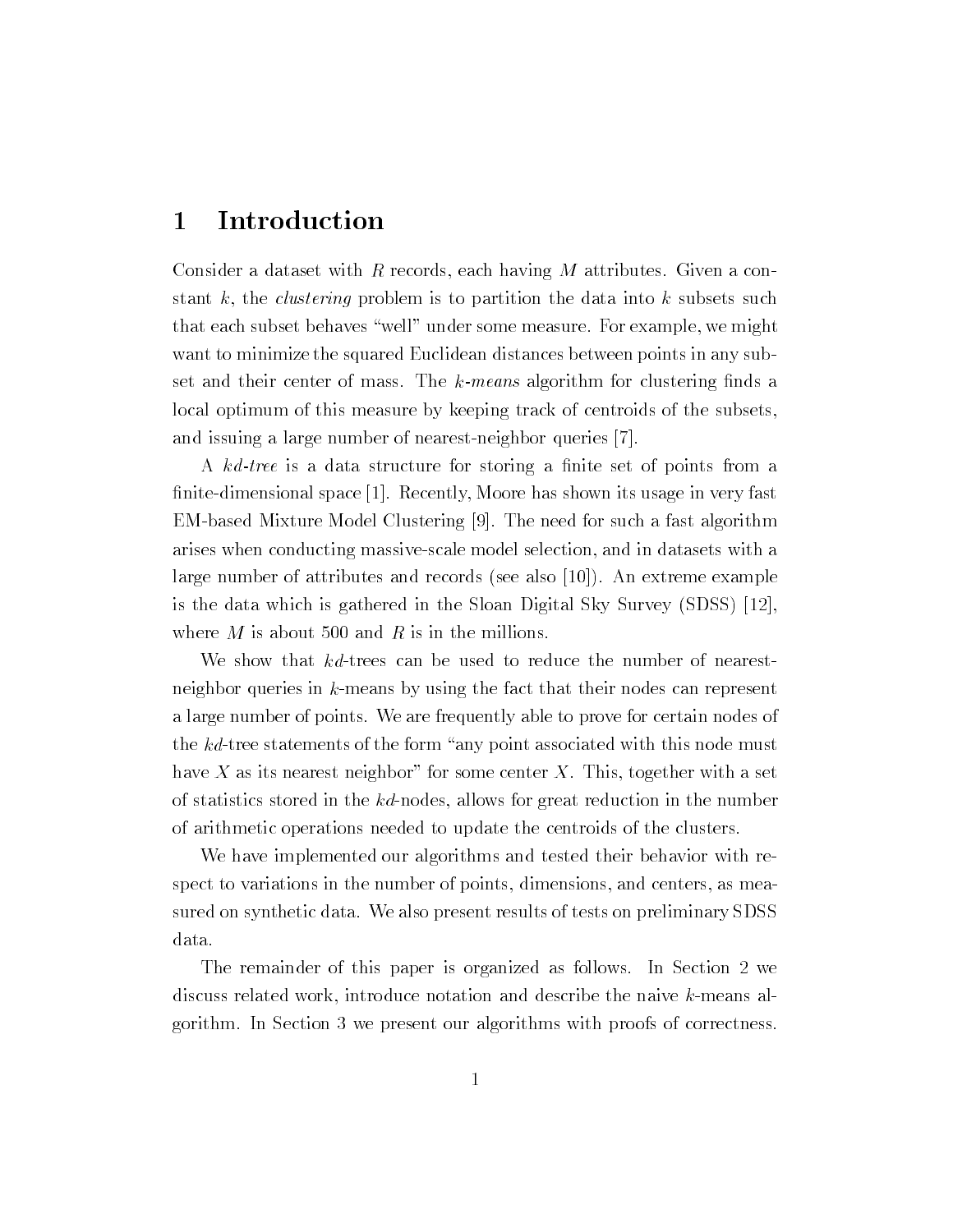Section 4 discusses results of experiments on real and simulated data, and Section 5 concludes and suggests ideas for further work.

## 2 Definitions and Related Work

Throughout this paper, we denote the number of records by  $R$ , the number of dimensions by  $M$  and the number of centers by  $k$ .

We first describe the naive  $k$ -means algorithm for producing a clustering of the points in the input into  $k$  clusters  $[5, 2]$ . It partitions the data-points into k subsets such that all points in a given subset "belong" to some center. The algorithm keeps track of the centroids of the subsets, and proceeds in iterations. We denote the set of centroids after the  $i$ -th iteration by  $\mathbb{C}^{n}$ . Before the first iteration the centroids are initialized to random values. The algorithm terminates when  $C^{(i)}$  and  $C^{(i-1)}$  are identical. In each iteration, the following is performed:

- 1. For each point x, find the center in  $C^{(i)}$  which is closest to  $x$ . Associate  $x$  with this center.
- 2. Compute  $C^{(i+1)}$  by taking, for each center, the center of mass of points associated with this center.

Our algorithms involve modication of just the code within one iteration. We therefore analyze the cost of a single iteration. Naive  $k$ -means performs a "nearest-neighbor" query for each of the R points. During such a query the distances in  $M$ -space to k centers are calculated. Therefore the cost is  $O(kMR)$ .

One fundamental tool we will use to tackle the problem is the  $kd$ -tree data-structure. A thorough discussion is out of the scope of this paper. We just outline its relevant properties, and from this point on will assume that a kd-tree for the input points exists. Further details about kd-trees can be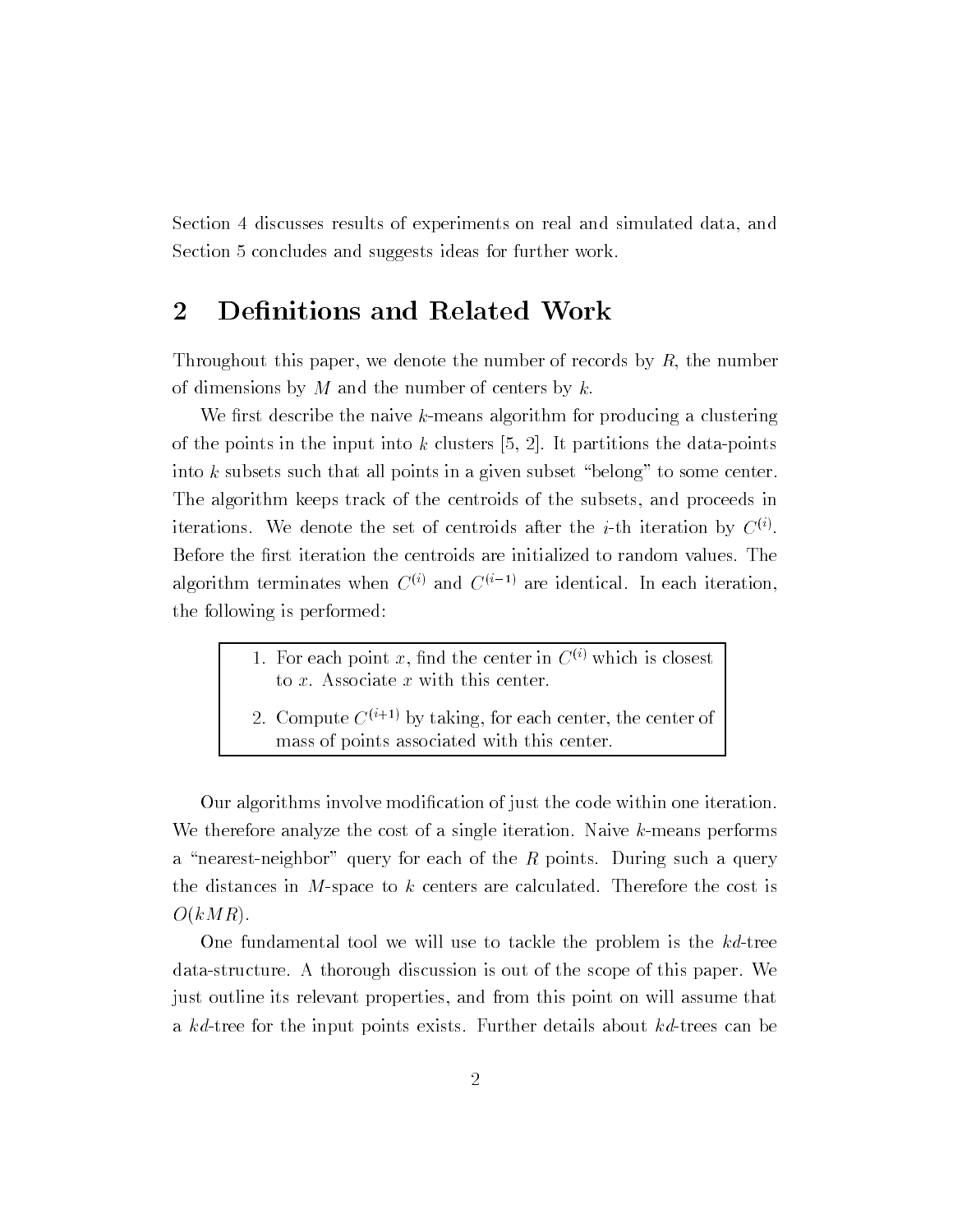found in [8]. We will use a specialized version of  $kd$ -trees called mrkd-trees, for "multi-resolution  $kd$ -trees" [4]. Their properties are:

- They are binary trees.
- Each node contains information about all points contained in a hyperrectangle h. The hyper-rectangle is stored at the node as two  $M$ length boundary vectors  $h^{mm}$  and  $h^{mm}$ . At the node are also stored the number, center of mass, and sum of Euclidean norms, of all points within  $h$ . All children of the node represent hyper-rectangles which are contained in h.
- Each non-leaf node has a "split dimension" d and a "split value" v. Its children l (resp. r) represent the hyper-rectangles  $h_l$   $(h_r)$ , both within h, such that all points in  $h_l$  ( $h_r$ ) have their d-th coordinate value smaller than (at least)  $v$ .
- The root node represents the hyper-rectangle which encompasses all of the points.
- Leaf nodes store the actual points.

For two points x, y we denote by  $d(x, y)$  their Euclidean distance. For a point x and a hyper-rectangle h we define closest $(x, h)$  to be the point in h which is closest to x. Note that computing closest $(x, h)$  can be done in time  $O(M)$  due to the following facts:

- If  $x \in h$ , then x is closest.
- Otherwise, closest $(x, h)$  is on the boundary of h. This boundary point can be found by clipping each coordinate of x, to lie within h, as shown in  $|8|$ .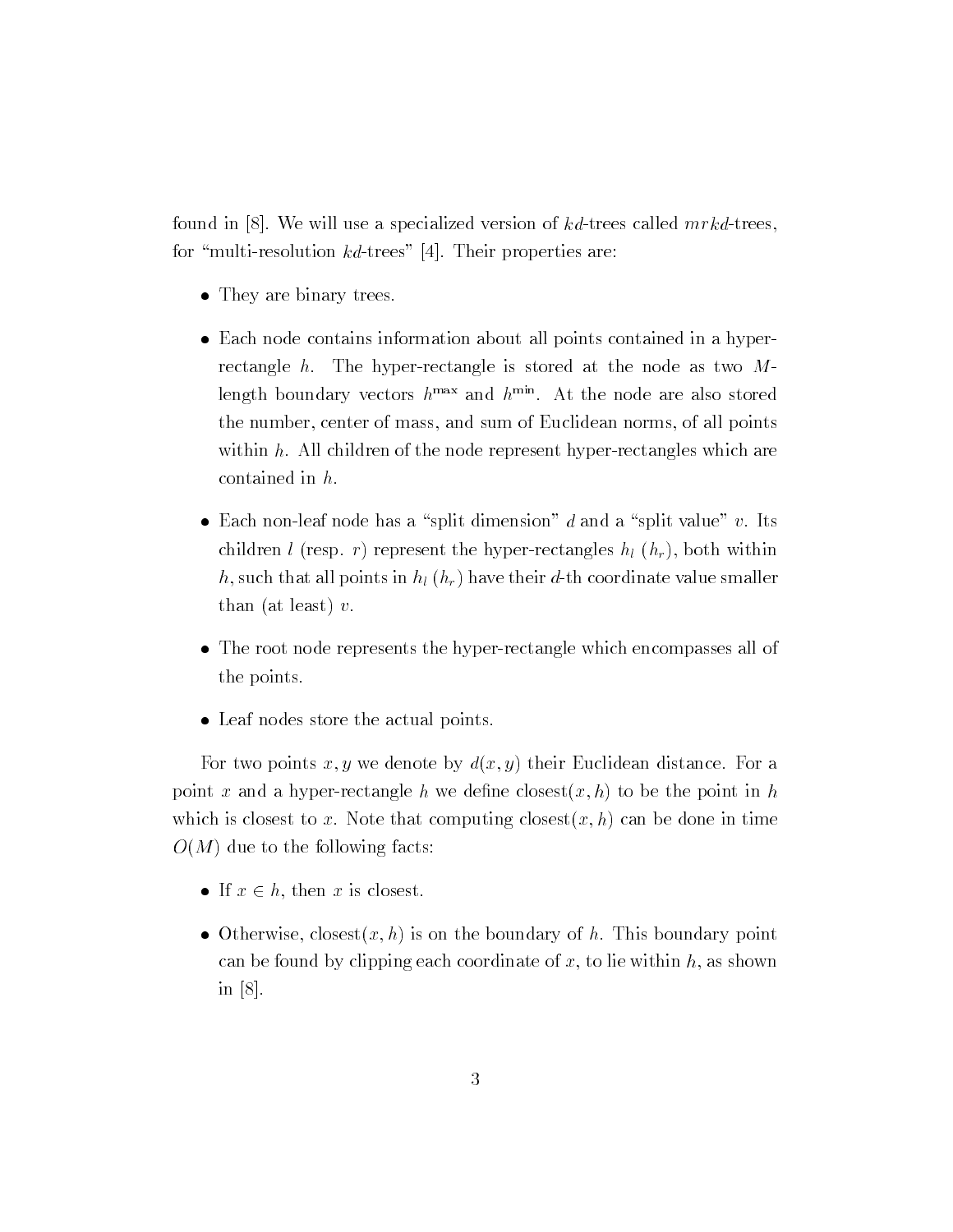We define the distance  $d(x, h)$  between a point x and a hyper-rectangle h to be  $d(x, \text{closest}(x, h))$ . For a hyper-rectangle h we denote by width $(h)$  the vector  $n^{mm} = n^{mm}$ .

Given a clustering  $\phi$ , we denote by  $\phi(x)$  the centroid this clustering associates with an arbitrary point x (so for k-means,  $\phi(x)$  is simply the center closest to x). We then define a measure of quality for  $\phi$ :

$$
distortion_{\phi} = \frac{1}{R} \cdot \sum_{x} d^{2}(x, \phi(x))
$$
 (1)

where  $R$  is the total number of points and x ranges over all input points.

The k-means algorithm is known to converge to a local minimum of the distortion measure. It is also known to be too slow for practical databases. Much of the related work does not attempt to confront the algorithmic issues directly. Instead, different methods of subsampling and approximation are proposed. A way to obtain a small \balanced" sample of points by sampling from the leaves of a  $R*$  tree is shown in [6]. In [11], a simulated-annealing approach is suggested to direct the search in the space of possible partitions of the input points. A tree structure with sufficient statistics is presented in [13]. It is used to identify outliers and speed computations. However, the calculated clusters are approximations, and depend on many parameters.

Note that although the starting centers can be selected arbitrarily,  $k$ means is fully deterministic, given the starting centers. A bad choice of initial centers can have a great impact on both performance and distortion. Bradley and Fayyad [3] discuss ways to refine the selection of starting centers through repeated sub-sampling and smoothing.

Originally, kd-trees were used to accelerate nearest-neighbor queries. We could, therefore, use them in the k-means inner loop transparently. For this method to work we will need to store the centers in the kd-tree. So whatever savings we achieve, they will be a function of the number of centers, and not of the (necessarily larger) number of points. The number of queries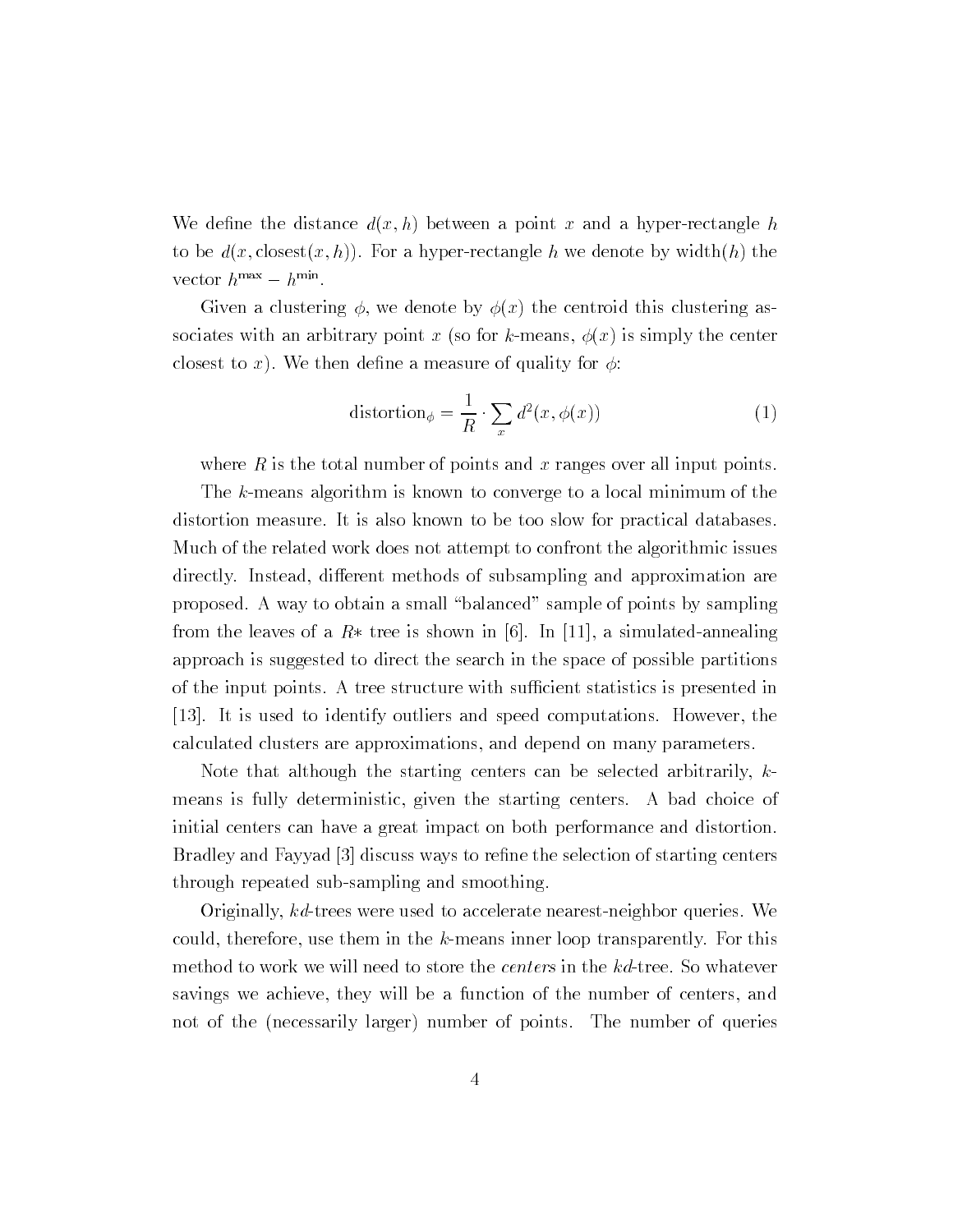will remain R. Moreover, the centers move between iteration, and a naive implementation would have to rebuild the kd-tree whenever this happens. Our methods, in contrast, store the entire dataset in the kd-tree.

## 3 Algorithms

Our algorithms exploit the fact that instead of updating the centroids point by point, a more efficient approach is to update in bulk. This can be done using the known centers of mass and size of groups of points. Naturally, these groups will correspond to hyper-rectangles in the kd-tree. To ensure correctness, we must first make sure that all of the points in a given rectangle indeed "belong" to a specific center before adding their statistics to it. This gives rise to the notion of an owner.

**Definition 1** Given a set of centers C and a hyper-rectangle  $h$ , we define by owner<sub>C</sub>(h) a center  $c \in C$  such that any point in h is closer to c than to any other center in <sup>C</sup>, if such a center exists.

We will omit the subscript  $C$  where it is clear from the context. The rest of this section discusses owners and efficient ways to find them. We start by analyzing a property of owners, which, by listing those centers which do not have it, will help us eliminate non-owners from our set of possibilities. Note that owner<sub>C</sub>(h) is not always defined. For example, when two centers are both inside a rectangle, then there exists no unique owner for this rectangle. Therefore the precondition of the following theorem is that there exists a unique owner. The algorithmic consequence is that our method will not always find an owner, and will sometimes be forced to descend the  $kd$ -tree, thereby splitting the hyper-rectangle in hope to find an owner for the smaller hyper-rectangle.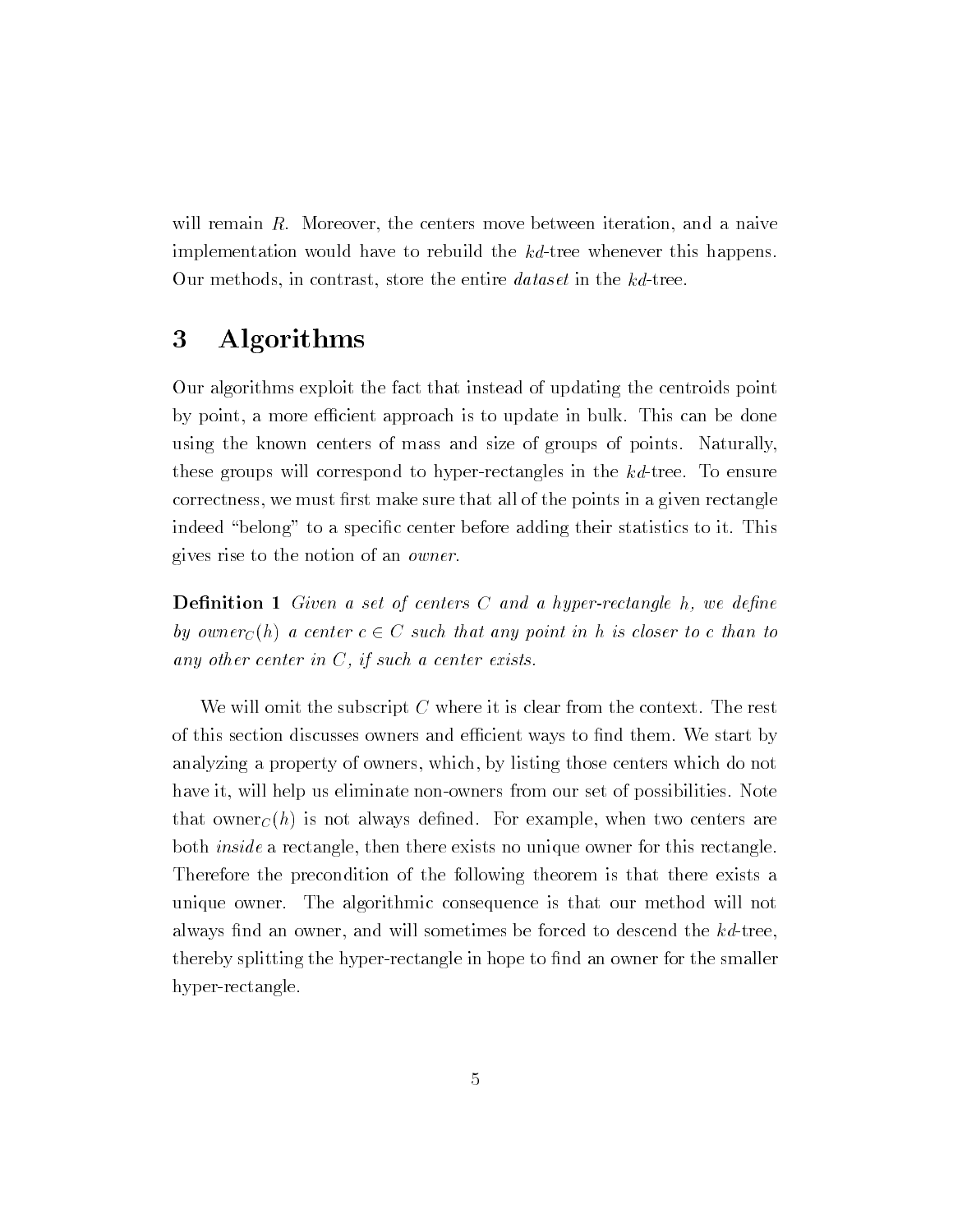**Theorem 2** Let C be a set of centers, and h a hyper-rectangle. Let  $c \in C$ be owner $_C(h)$ . Then:

$$
d(c, h) = \min_{c' \in C} d(c', h) .
$$

**Proof:** Assume, for the purpose of contradiction, that  $c \neq \arg \min_{c' \in C} a(c', n) =$ c. Then there exists a point in h (namely closest(c, h)) which is closer to c than to c. A contradiction to the definition of c as owner(h).

Equivalently, we can say that when looking for owner $(h)$ , we should only consider centers with shortest (as opposed to "minimal") distance  $d(c, h)$ . Suppose that two (or more) centers share the minimal distance to  $h$ . Then neither can claim to be an owner.

Theorem 2 narrows down the number of possible owners to either one (if there exists a shortest distance center) or zero (otherwise). In the latter case, our algorithm will proceed by splitting the hyper-rectangle. In the former case, we still have to check if this candidate is an owner of the hyper-rectangle in question. As will become clear from the following discussion, this will not always be the case. Let us begin by defining a restricted form of ownership, where just two centers are involved.

**Definition 5** Given a hyper-rectangle n, and two centers  $c^2$  and  $c^2$  such that  $a(c^-, n) < a(c^-, n)$ , we say that c dominates c with respect to h if every point in  $n$  is closer to  $c^-$  than it is to  $c^-$ .

Observe that if some  $c \in C$  dominates all other centers with respect to some h, then  $c = \text{owner}(h)$ . A possible (albeit inefficient) way of finding  $\omega$  owner(h) if one exists would be to scan all possible pairs of centers. However, using theorem 2, we can requee the number of pairs to scan since  $c^{\perp}$  is fixed. To prove this approach feasible we need to show that the domination decision problem can be solved efficiently.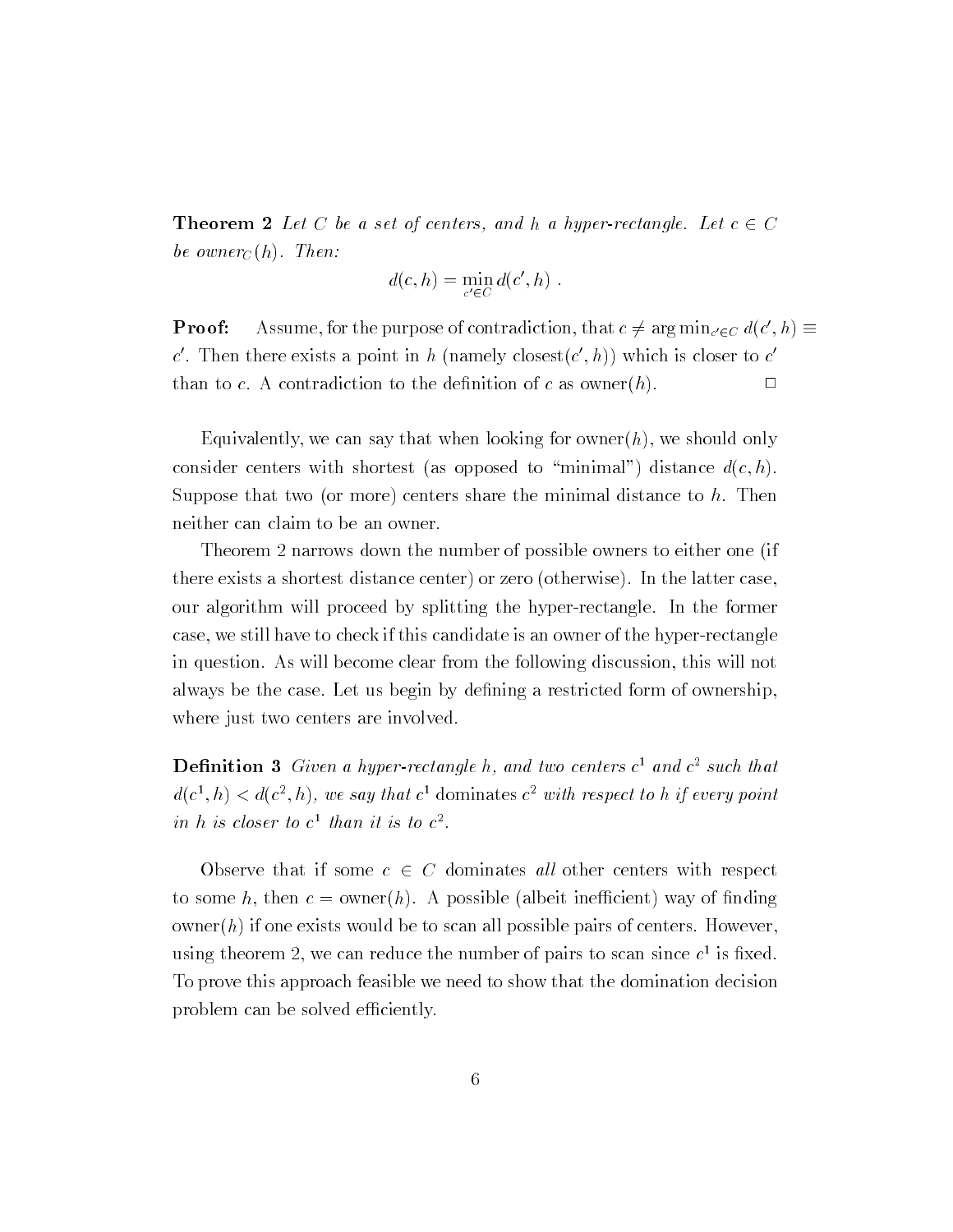**Lemma 4** Given two centers  $c^-, c^-,$  and a hyper-rectangle h such that  $a(c^-, n) <$ a(c,n), the aectston problem abes c aominate c with respect to h? can be answered in O(M) time.

Proof: Observe the decision line L composed of all points which are equidistant to  $c^-$  and  $c^-$  (see Figure 1). If  $c^-$  and  $n$  are both fully contained in one hair-space defined by  $L$ , then  $c^{\perp}$  dominates  $c^{\perp}$ . The converse is also true; if there exists a point  $x \in h$  such that it is not in the same half-space of L as  $c^*$ , then  $a(c^*, x) > a(c^*, x)$  and  $c^*$  does not dominate  $c^*$ . It is left to show that infuring whether  $c^{\perp}$  and  $n$  are contained in the same half-space of  $L$ can be done emclemby. Consider the vector  $v = c^- - c^-$ . Let p be a point in h which maximizes the value of the inner product  $\langle v, p \rangle$ . This is the extreme point in h in the direction  $\vec{v}$ . Note that  $\vec{v}$  is perpendicular to  $\vec{L}$ . If p is closer to  $c$  than it is to  $c$ , then so is any point in  $n+p$  is the closest one can get to L, within n). If not,  $p$  is a proof that c does not dominate  $c^2$ .

Furthermore, the linear program "maximize  $\langle v, p \rangle$  such that  $p \in h$ " can be solved in time  $O(M)$ . Again we notice the extreme point is a corner of h. For each coordinate i, we choose  $p_i$  to be  $n_i^{\cdots}$  if  $c_i > c_i$ , and  $n_i^{\cdots}$  otherwise.  $\Box$ 

### 3.1 The Simple Algorithm

We now describe a procedure to update the centroids in  $\mathbb{C}^{ij}$ . It will take into consideration an additional parameter, a hyper-rectangle <sup>h</sup> such that all points in  $h$  affect the new centroids. The procedure is recursive, with the initial value of h being the hyper-rectangle with all of the input points in it. If the procedure can find owner(h), it updates its counters using the center of mass and number of points which are stored in the kd-node corresponding to h (we will frequently interchange h with the corresponding  $kd$ -node).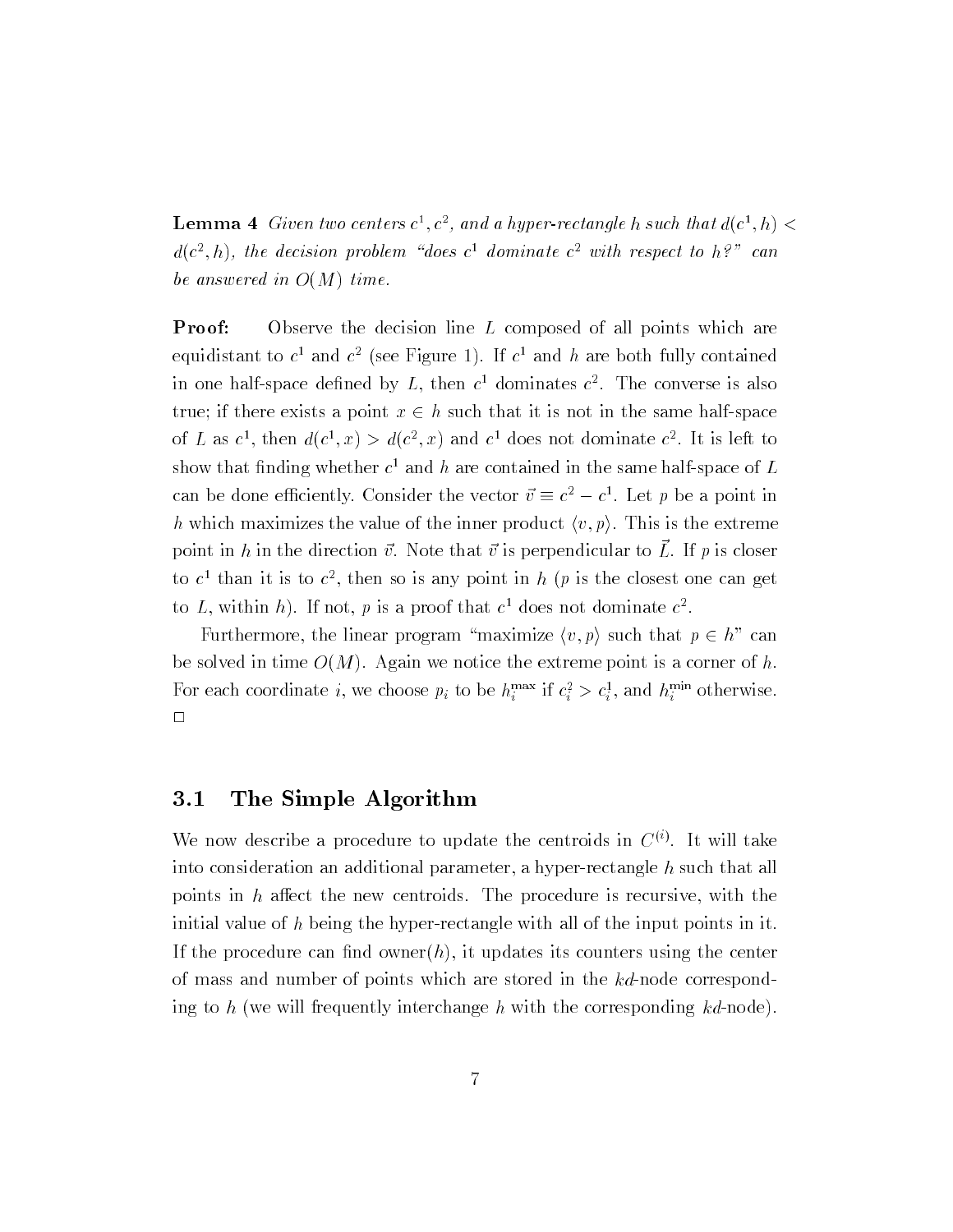

Figure 1: Domination with respect to a hyper-rectangle.  $L_{12}$  is the decision line between centers  $c^{\perp}$  and  $c^{\perp}$ . Similarly,  $L_{13}$  is the decision line between  $c^*$  and  $c^*$ .  $p_{12}$  is the extreme point in h in the direction  $c^* - c^*$ , and  $p_{13}$  is the extreme point in h in the direction  $c^--c^-$ . Since  $p_{12}$  is on the same side of  $L_{12}$  as  $c^2$ ,  $c^2$  dominates  $c^2$  with respect to the hyper-rectangle *n*. Since  $p_{13}$  is not on the same side of  $L_{13}$  as  $c^2$ ,  $c^2$  does not dominate  $c^2$ .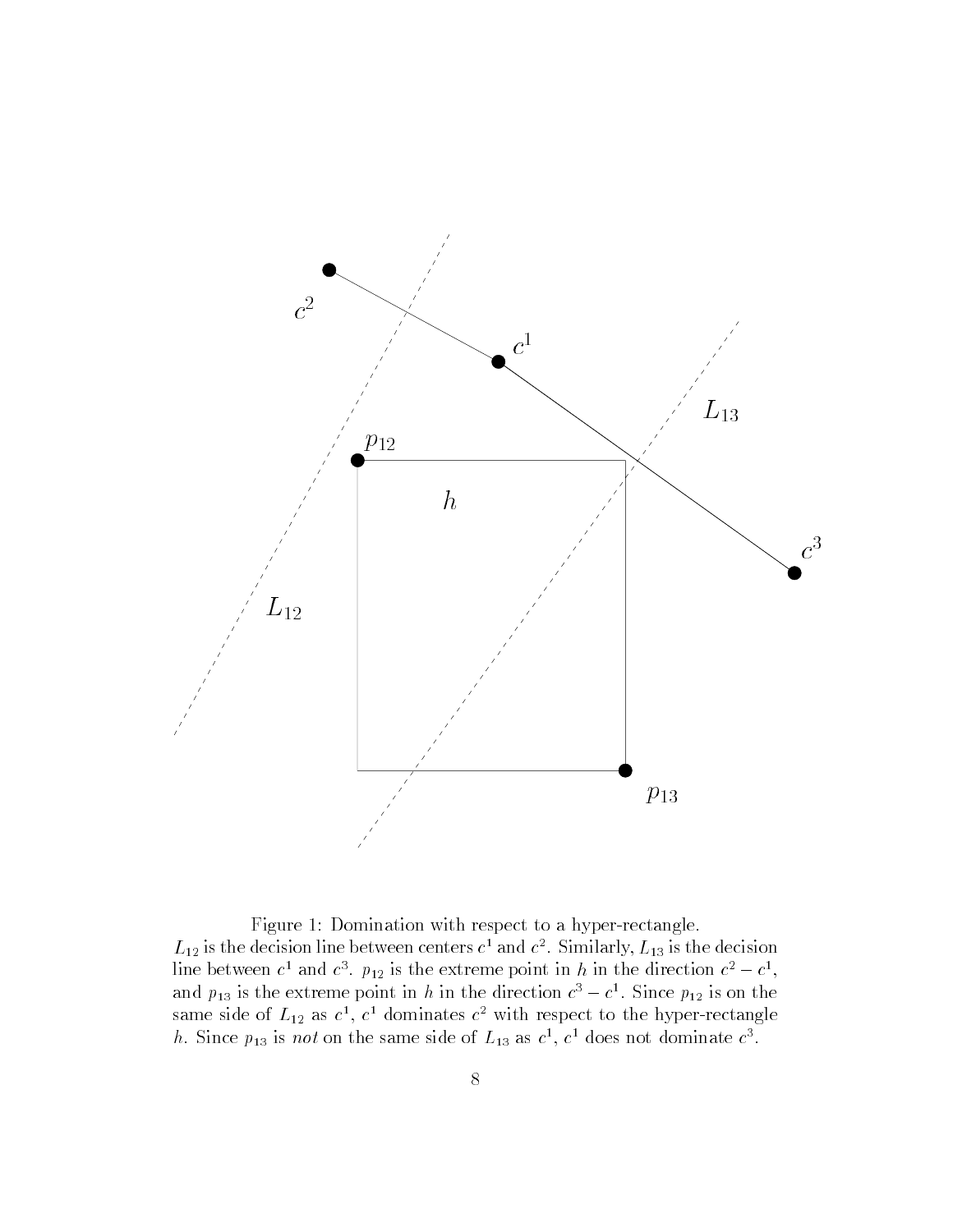Otherwise, it splits h by recursively calling itself with the children of  $h$ . The proof of correctness follows from the discussion above.

Update $(h, C)$ :

1. If <sup>h</sup> is a leaf: (a) For each data point in  $h$ , find the closest center to it and update that center's counters. (b) Return. 2. Compute  $d(c, h)$  for all centers c. If there exists one center <sup>c</sup> with shortest distance: If for all other centers  $c$  ,  $c$  dominates  $c$  with respect to h (so we have established  $c = \text{owner}(h)$ ): (a) Update c's counters using the data in  $h$ . (b) Return. 3. Call Update $(h_l, C)$ . 4. Call Update $(h_r, C)$ .

We would not expect our Update procedure to prune in the case that  $h$  is the universal set of all input points (since all centers are contained in it, and therefore no shortest-distance center exists). We also notice that if the hyperrectangles were split again and again so that the procedure is dealing just with leaves, this method would be identical to the original k-means. In fact, this implementation will be much more expensive because of the redundant overhead. Therefore our hope is that large enough hyper-rectangles will be owned by a single center to make this approach worthwhile. See Figure 2 for a visualization of the procedure operation.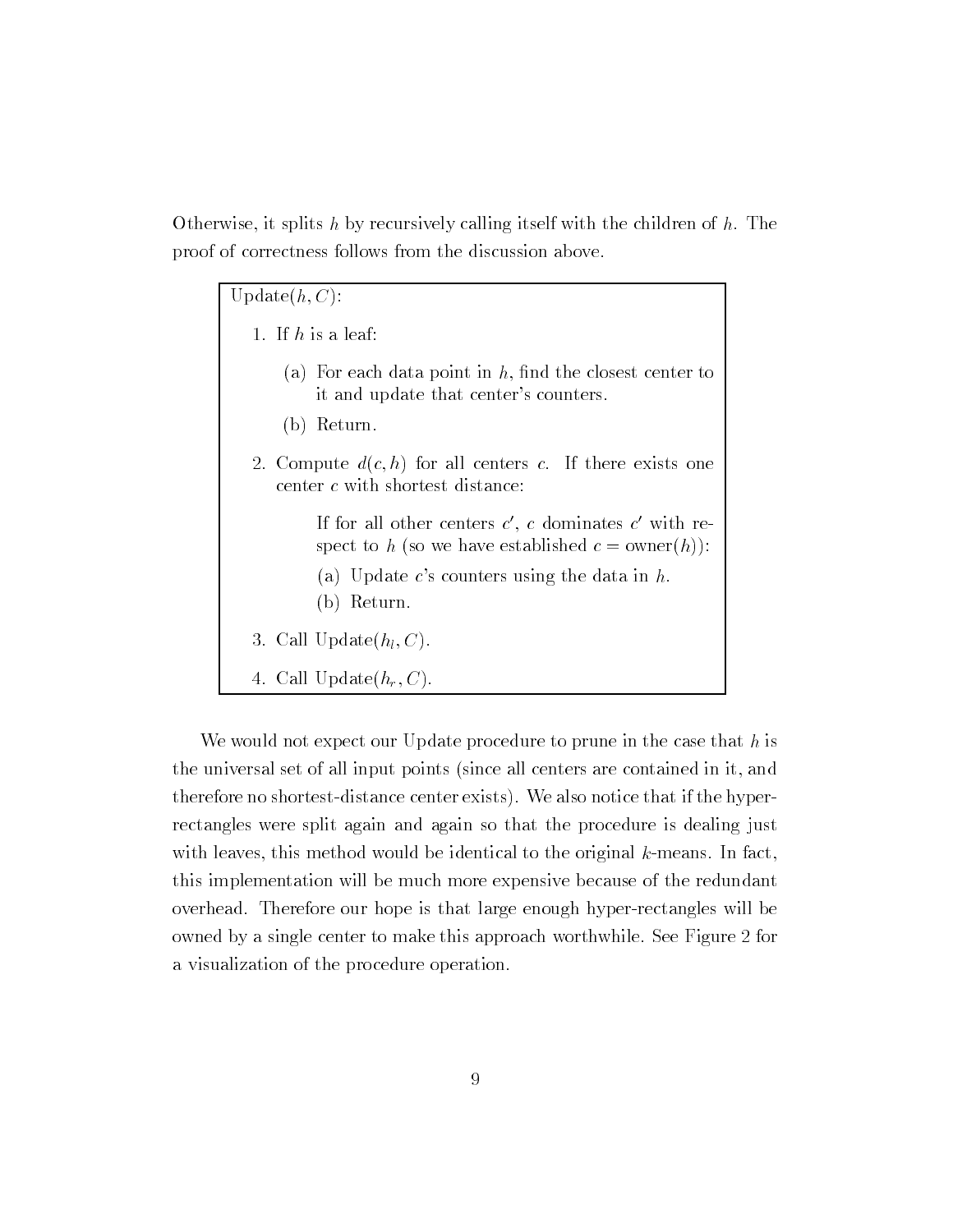

Figure 2: Visualization of the hyper-rectangles owned by centers. The entire two-dimensional dataset is drawn as points in the plane. All points that "belong" to a specific center are colored the same color (here,  $K=2$ ). The rectangles for which it was possible to prove that belong to specific centers are also drawn. Points outside of rectangles had to be determined in the slow method (by scanning each center). Points within rectangles were not considered by the algorithm. Instead, their number and center of mass are stored together with the rectangle and are used to update the center coordinates.

#### $3.2$ The "Blacklisting" Algorithm

Our next algorithm is a refinement of the simple algorithm. The idea is to identify those centers which will definitely not be owners of the hyperrectangle  $h$ . If we can show this is true for some center  $c$ , there is no point in checking  $c$  for any of the descendants of  $h$ , hence the term "blacklisting". Let  $c$  be a minimal-distance center to  $n$ , and let  $c$  be any center such that  $a(c^*, n) > a(c^*, n)$ . If c dominates c with respect to h, we have two possibilities. One, that  $c^2 = 0$  where  $n$ . This is the good case since we do not need any more computation. The other option is that we have no owner for this node. The slow algorithm would have given up at this point and restarted a computation for the children of h. The blacklisting version notices that  $c^$ dominates  $c^-$  with respect to h for any h contained in h. This is true by definition. Now, since the descendants of  $h$  in the  $kd$ -tree are all contained in  $n$ , we can eliminate  $c$  from the list of possible centers at this point for all descendants. Thus the list of prospective owners shrinks until it reaches a size of 1. At this point we declare the only remaining center the owner of the current node  $h$ . Again, we hope this happens before  $h$  is a leaf node, otherwise our overhead is wasted. For a typical run with 30000 points and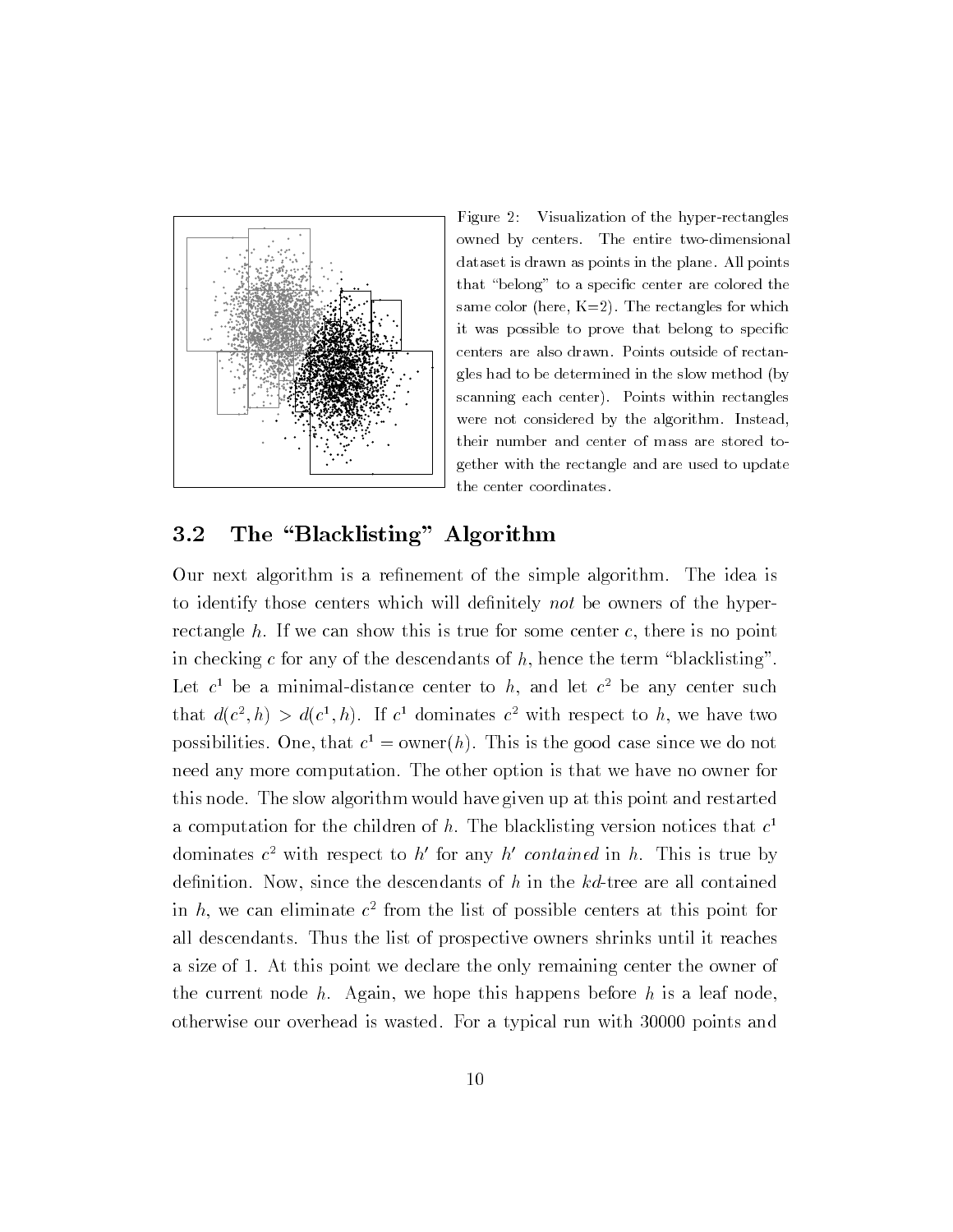100 centers, the blacklisting algorithm calculates distances from points to centers about 270000 times each iteration. This, plus the overhead, is to be compared with the 3 million distances the naive algorithm has to calculate.

### 3.3 Efficiently Computing Goodness-Of-Fit Statistics

As an added bonus, the "ownership" property can help accelerate other computations. With the small price of storing, in each kd-node, the sum of the squared norms of all points of this node, one can use the exact same algorithm to compute the distortion measure defined in Equation 1. We omit the straightforward algebra. For other obtainable statistics see [13].

#### **Experimental Results**  $\overline{4}$

We have conducted experiments on both real and randomly-generated data. The real data is preliminary SDSS data with some 400,000 celestial objects. The synthetic data covers a wide range of parameters that might affect the performance of the algorithms. Some of the measures are comparative, and measure the performance of our algorithms against the naive algorithm, and against the BIRCH [13] algorithm. Others simply test our fast algorithms' behavior on different inputs.

The real data is a two-dimensional data-set, containing the  $X$  and  $Y$ coordinates of objects observed by a telescope. There were  $433,208$  such ob jects in our data-set. Note that \clustering" in this domain has a wellknown astrophysical meaning of clusters of galaxies, etc. Such clustering, however, is somewhat insignicant in a two-dimensional domain since the physical placement of the ob jects is in 3-space. The results are shown in Table 1. The main conclusion is that the blacklisting algorithm executes 25 to 176 times faster than the naive algorithm, depending on the number of points.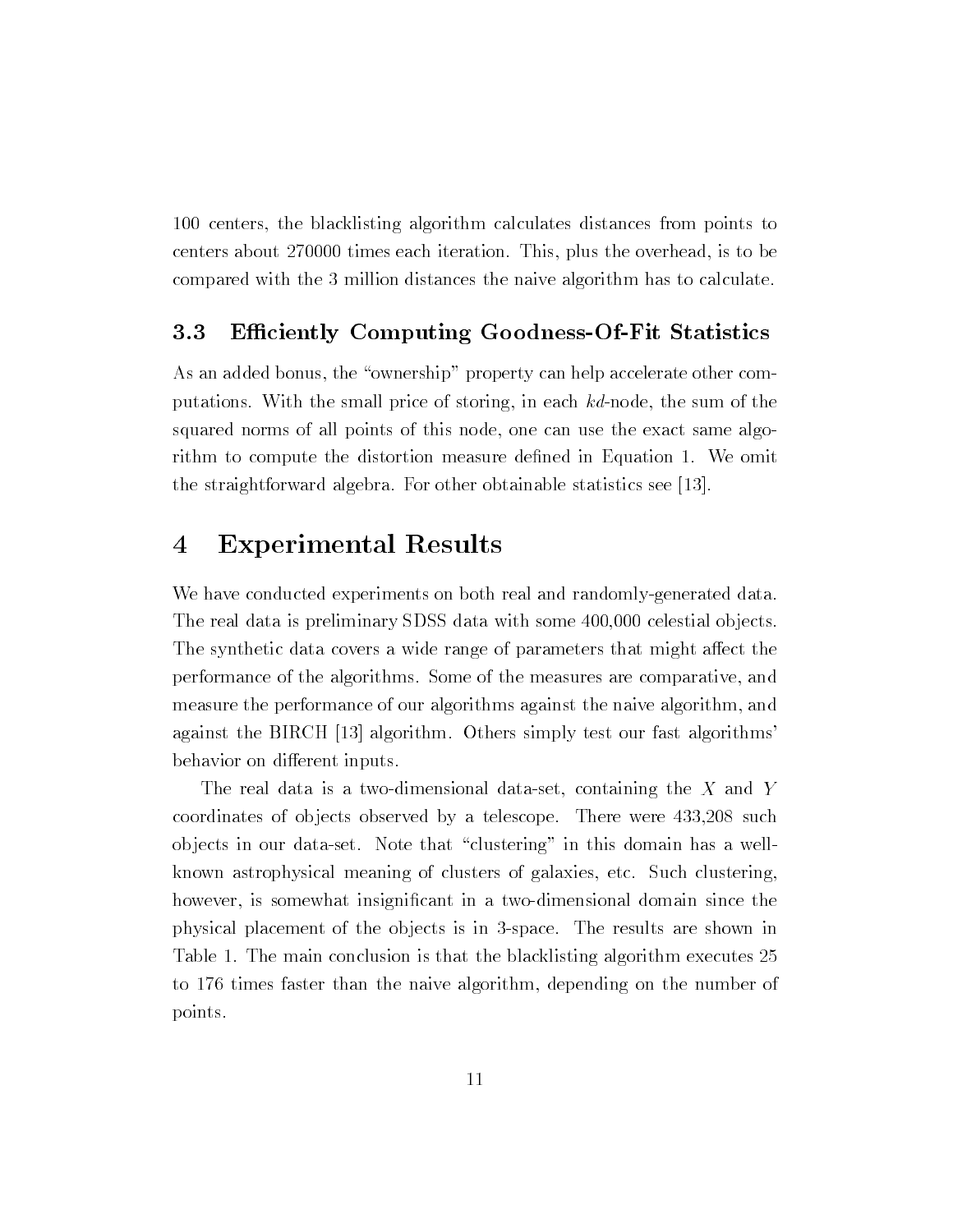| points | blacklisting | naive  | speedup |
|--------|--------------|--------|---------|
| 50000  | 2.02         | 52.22  | 25.9    |
| 100000 | 2.16         | 134.82 | 62.3    |
| 200000 | 2.97         | 223.84 | 75.3    |
| 300000 | 1.87         | 328.80 | 176.3   |
| 433208 | 3.41         | 465.24 | 136.6   |

#### Table 1: Comparative results on real data.

Run-times of the naive and blacklisting algorithm, in seconds per iteration. Run-times of the naive algorithms also shown as their ratio to the running time of the blacklisting algorithm, and as a function of number of points. Results were obtained on random samples from the 2-D "petro" file using  $5000$  centers.

In addition, we have conducted experiments with the BIRCH algorithm [13]. It is similar to our approach in that it keeps a tree of nodes representing sets of data-points, together with sufficient statistics. The experiment was conducted as follows. We let BIRCH run through phases 1 through 4 and terminate, measuring the total run-time. Then we ran our k-means for as many iterations as possible, given this time limit. We then measured the distortion of the clustering output by both algorithms. The results are in Table 2. In seven experiments out of ten, the blacklisting algorithm produced better (i.e., lower distortion) results. These experiments include randomly generated data files originally used as a test-case in  $[13]$ , random data files generated by us, and real data.

The synthetic experiments were conducted in the following manner. First, a data-set was generated using 72 randomly-selected points (class centers). For each data-point, a class was first selected at random. Then, the point coordinates were chosen independently under a Gaussian distribution with mean at the class center, and deviation  $\sigma$  equal to the number of dimensions times 0:025. One data-set contained 20; 000 points drawn this way. The naive, "slow", and blacklisting algorithms were run on this data-set and measured for speed. The CPU time measured was then divided by the num-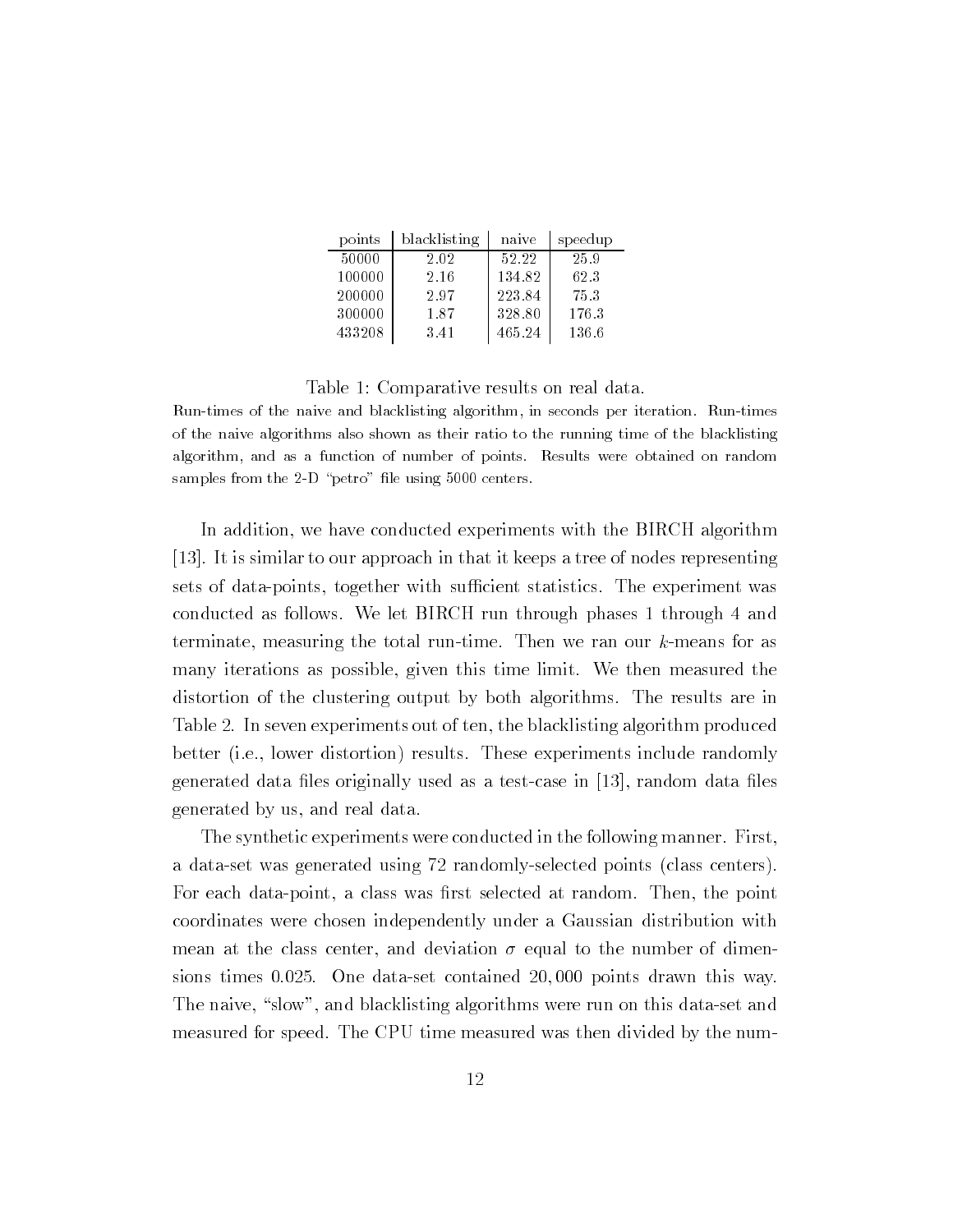| dataset        | form   | points | Κ    | blacklisting | <b>BIRCH</b> | BIRCH,   |
|----------------|--------|--------|------|--------------|--------------|----------|
|                |        |        |      | distortion   | distortion   | relative |
|                | grid   | 100000 | 100  | 1.85         | 1.76         | 0.95     |
| $\overline{2}$ | sine   | 100000 | 100  | 2.44         | 1.99         | 0.82     |
| 3              | random | 100000 | 100  | 6.98         | 8.98         | 1.29     |
| 4              | random | 200000 | 250  | 7.94e-04     | $9.78e-04$   | 1.23     |
| 5              | random | 200000 | 250  | 8.03e-04     | $1.01e-03$   | 1.25     |
| 6              | random | 200000 | 250  | 7.91e-04     | $1.00e-03$   | 1.27     |
|                | real   | 100000 | 1000 | $3.59e-02$   | 3.17e-02     | 0.88     |
| 8              | real   | 200000 | 1000 | $3.40e-0.2$  | $3.51e-02$   | 1.03     |
| 9              | real   | 300000 | 1000 | 3.73e-02     | 4.19e-02     | 1.12     |
| 10             | real   | 433208 | 1000 | 3.37e-02     | $4.08e-02$   | 1.21     |

### Table 2: Comparison against BIRCH

The distortion for the blacklisting and BIRCH algorithms, given equal run-time, is shown. Six of the datasets are simulated and 4 are real ("petro" data). Datasets 1-3 are as published in [13]. Datasets 4-6 were generated randomly. For generated datasets, the number of classes in the original distribution is also the number of centers reported to both algorithms. The last column shows the BIRCH output distortion divided by the blacklisting output distortion.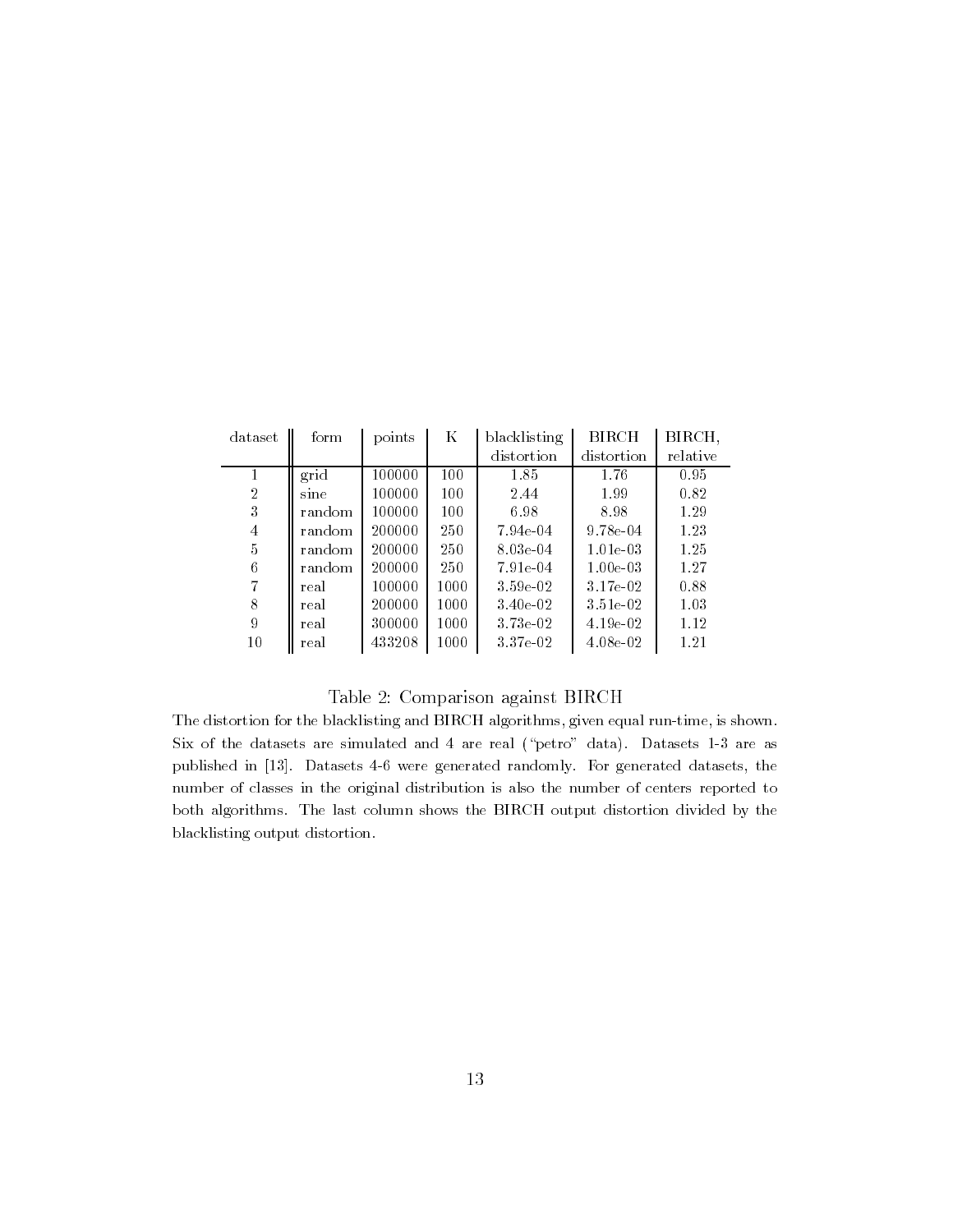

Figure 3: Comparative results on simulated data. Running time, in seconds per iteration, is shown as the number of dimensions varies. Each line stands for a different algorithm: the naive algorithm  $(\text{``slow''})$ , our simple algorithm  $(\text{``hplan''})$ , and the blacklisting algorithm ("black").

ber of iterations to get a time-per-iteration estimate. Notice that all three algorithms generate exactly the same set of centroids at each iteration, so the number of iterations for all three of them is identical, given the data-set. This experiment was repeated 30 times and averages were taken. The number of dimensions varied from 2 to 8. The number of clusters each algorithm was requested to find was 40. The results are shown in Figure 3. The main consequence is that in 2 to 5 dimensions, the blacklisting algorithm is faster than the naive approach, with speedup of up to three-fold in two dimensions. In higher dimensions it is slower. Our simple algorithm is almost always slower than the naive approach.

Another interesting experiment to perform is to measure the sensitivity of our algorithms to changes in the number of points, centers, and dimensions. It is known, by direct analysis, that the naive algorithm has linear dependence on these. It is also known that  $kd$ -trees tend to suffer from high dimensionality. In fact, we have just established that in the comparison to the naive algorithm. See [8] as well. To this end, another set of experiments was performed. The experiments used generated data as described earlier (only with 30000 points). But, only the blacklisting algorithm was used to cluster the data-points and the running time was measured. In this experiment-set, the number of dimensions varied from 1 to 8 and the number of centers the program was requested to generate varied from 10 to 80 in steps of 10. The results are shown in Figure 4. The number of dimensions seems to have a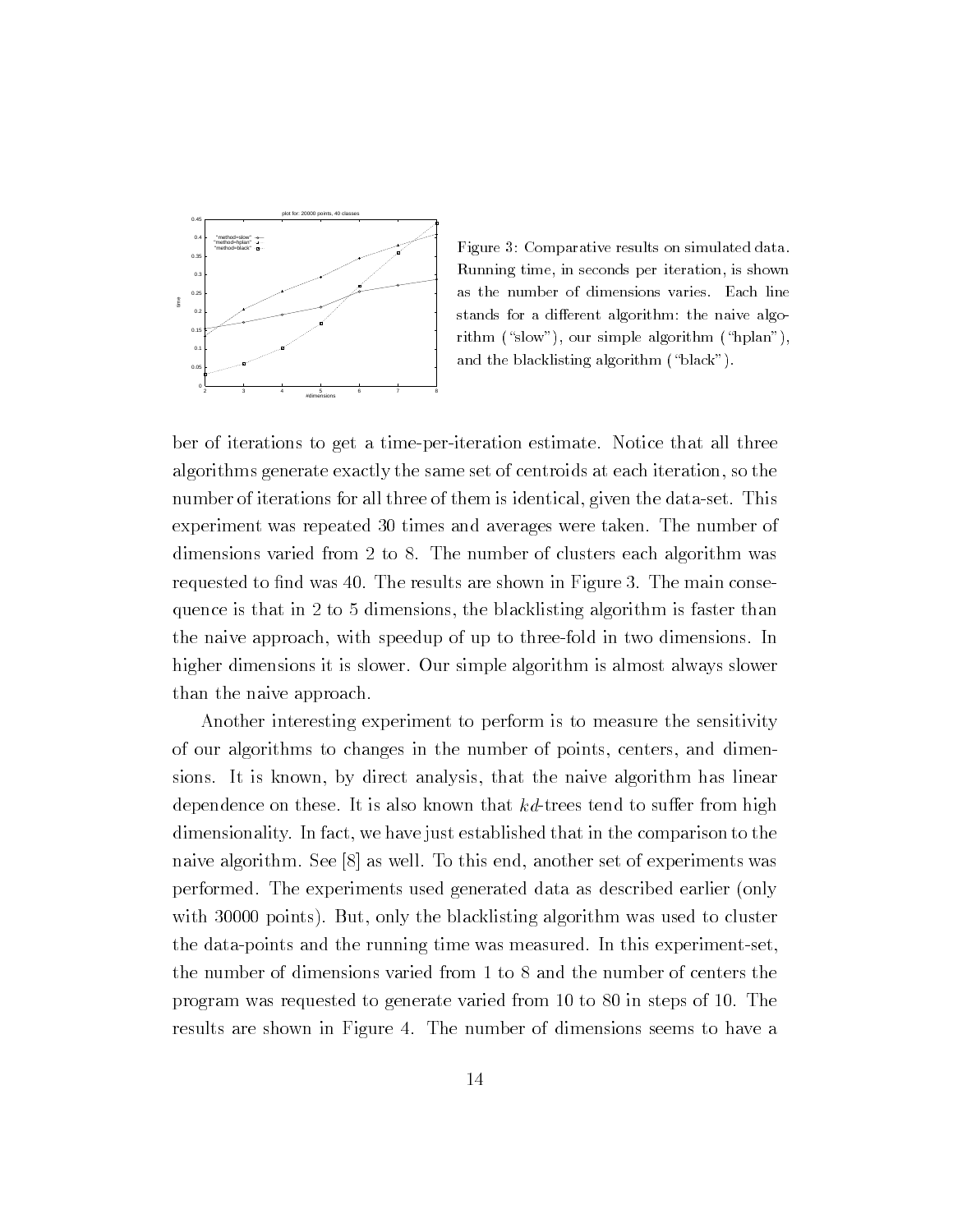

 $\Gamma$  mclasses=80" Figure 4: Eect of dimensionality on the black-black-black-black-black-black-black-black-black-black-black-black-black-black-black-black-black-black-black-black-black-black-black-black-black-black-black-b listing algorithm. Running time, in seconds per iteration, is shown as the number of dimensions varies. Each line shows results for a different number of classes (centers).

> Figure 5: Effect of number of centers on the blacklisting algorithm. Running time, in seconds per iteration, is shown as the number of classes (centers) varies. Each line shows results for a different number of random points from the original file.

super-linear, possibly exponential, effect on the blacklisting algorithm. This worsens as the number of centers increases.

Shown in Figure 5 is the effect of the number of centers on the algorithm. The run-time was measured for the blacklisting algorithm clustering random subsets of varying size from the astronomical data, with 50, 500, and 5000 centers. We see that the number of centers has a linear effect on the algorithm. This result was confirmed on simulated data (data not shown).

In Figure 6 the same results are shown, now using the number of points for the  $X$  axis. We see a very small increase in run-time as the number of points increases.

## 4.1 Approximate Clustering

Another way to accelerate clustering is to prune the search when only small error is likely to be incurred. We do this by not descending down the kd-tree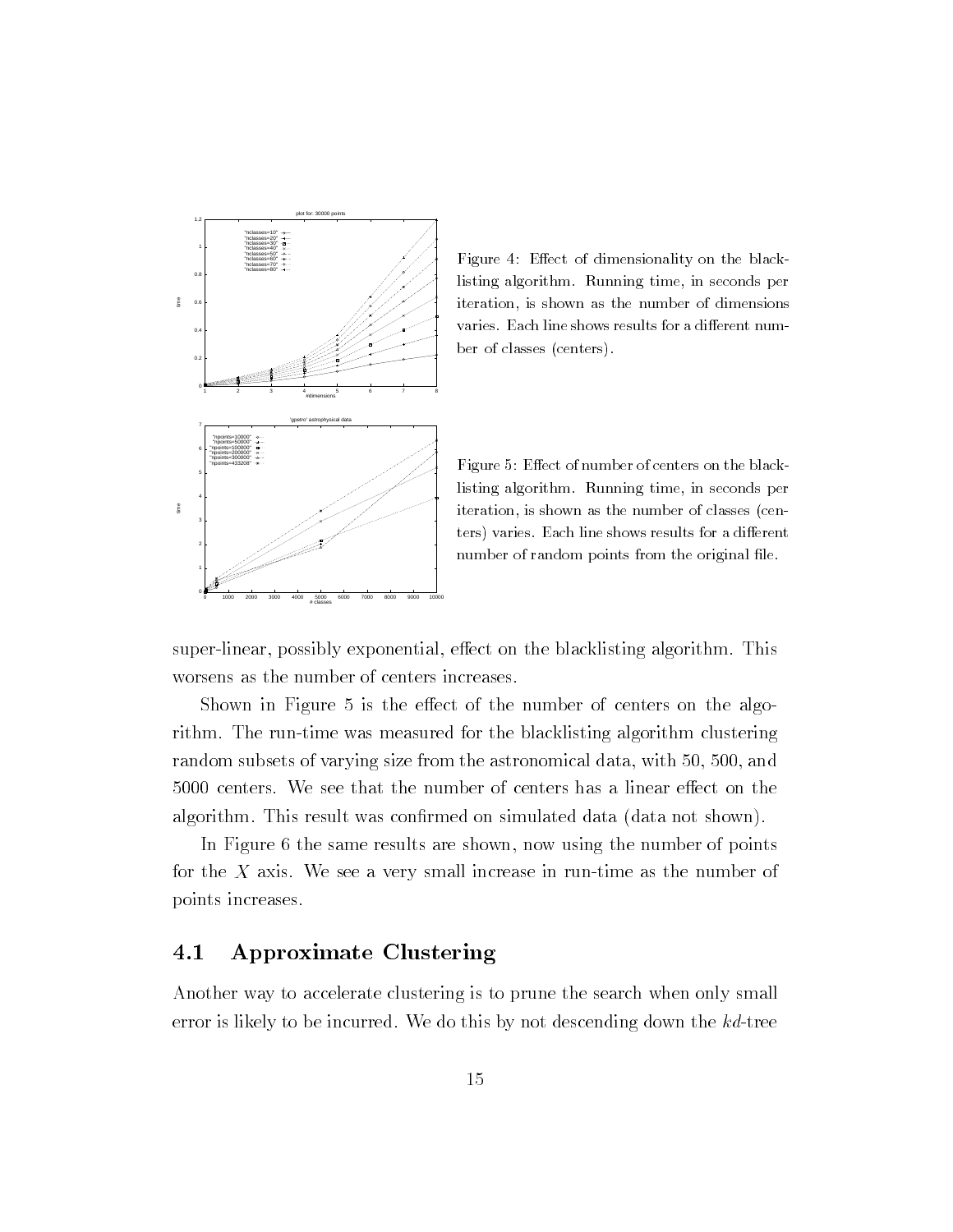

Figure 6: Effect of number of points on the blacklisting algorithm. Running time, in seconds per iteration, is shown as the number of points varies. Each line shows results for a different number of classes.

when a "small-error" criterion holds for a specific node. We then assume that the points of this node (and its hyper-rectangle  $h$ ) are divided evenly among all current competitors. For each such competing center c, we update its location as if the relative number of points are all located at closest $(c, h)$ . Our pruning criterion is:

$$
n \cdot \sum_{j=1}^{M} \left( \frac{\text{width}(h)_j}{\text{width}(U)_j} \right)^2 \le d
$$

where *n* denotes the number of points in  $h$ ,  $U$  is the "universal" hyperrectangle bounding all of the input points,  $i$  is the iteration number, and  $d$ is a constant, typically set to 0.8.

We have conducted experiments with approximate clustering using simulated data. Again, the results shown are averages over 30 random datasets. Figure 7 shows the effect approximate clustering has on the run-time of the algorithm. We notice it runs faster than the blacklisting algorithm, with larger speedups as the number of points increases. It is about 25% faster for 10,000 points, and twice as fast 50; 000 points or more. As for the quality of the output, Figure 8 shows the distortion of the clustering of both algorithms. The distortion of the approximate method is at most 1% more than the blacklisting clustering distortion (which is exact).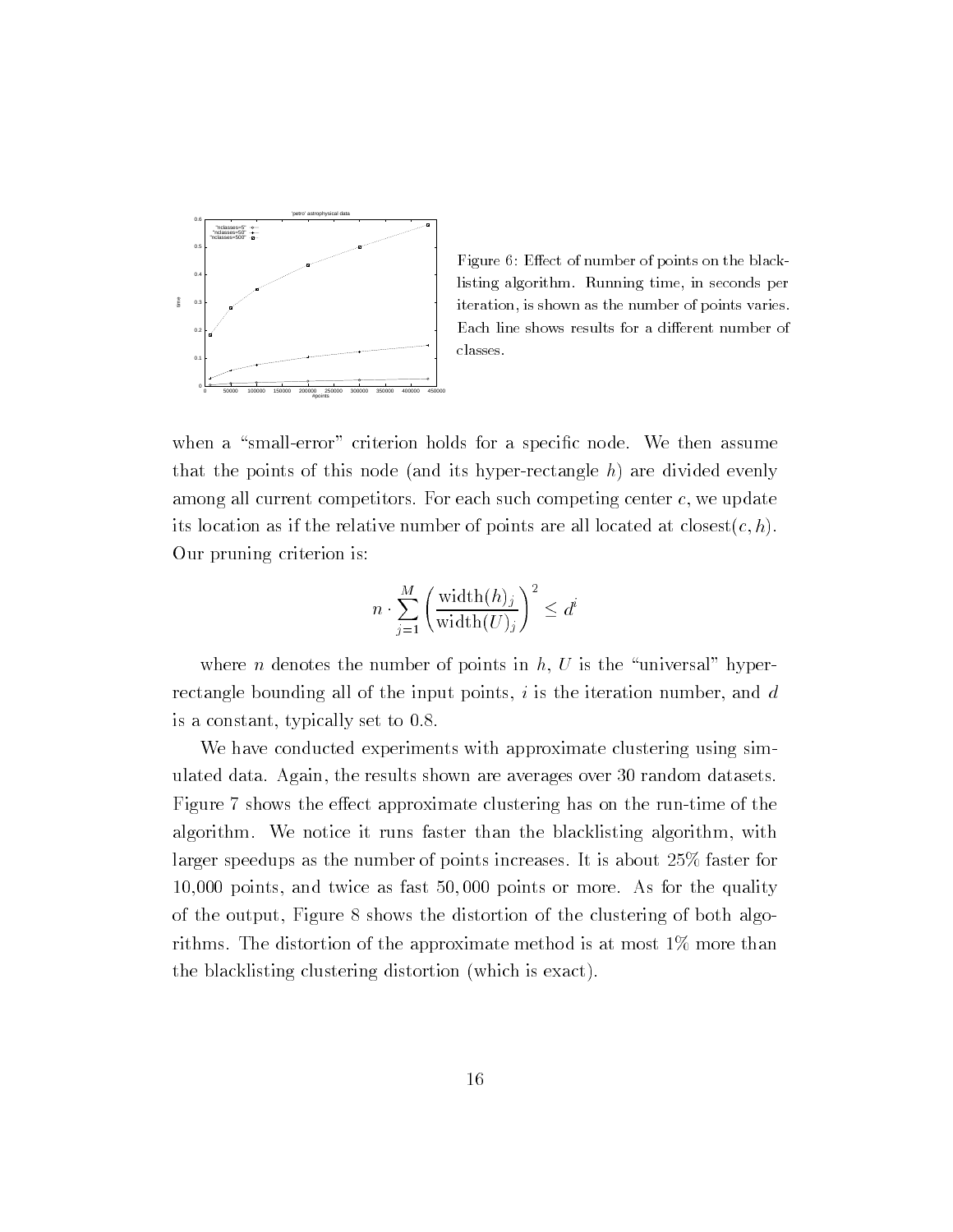

Figure 7: Runtime of approximate clustering. Running time, in seconds per iteration, is shown as the number of points varies. Each line stands for a different algorithm.

Figure 8: Distortion of approximate clustering. Distortion for approximate and exact clustering. Each line stands for a different algorithm.

#### **Conclusion**  $\overline{5}$

The main message of this paper is that the well-known k-means algorithm need not necessarily be considered an impractically slow algorithm, even with many records. We have described, analyzed and given empirical results for a new fast implementation of k-means. We have shown how a kd-tree of all the datapoints, decorated with extra statistics, can be traversed with a new, extremely cheap, pruning test at each node. Another new technique blacklisting-gives a many-fold additional speed-up, both in theory and empirically.

For datasets too large to fit in main memory, the same traversal and black-listing approaches could be applied to an on-disk structure such as an R-tree, permitting exact  $k$ -means to be tractable even for many billions of records.

This method performs badly in high  $(> 8)$  dimensions: it is not a clus-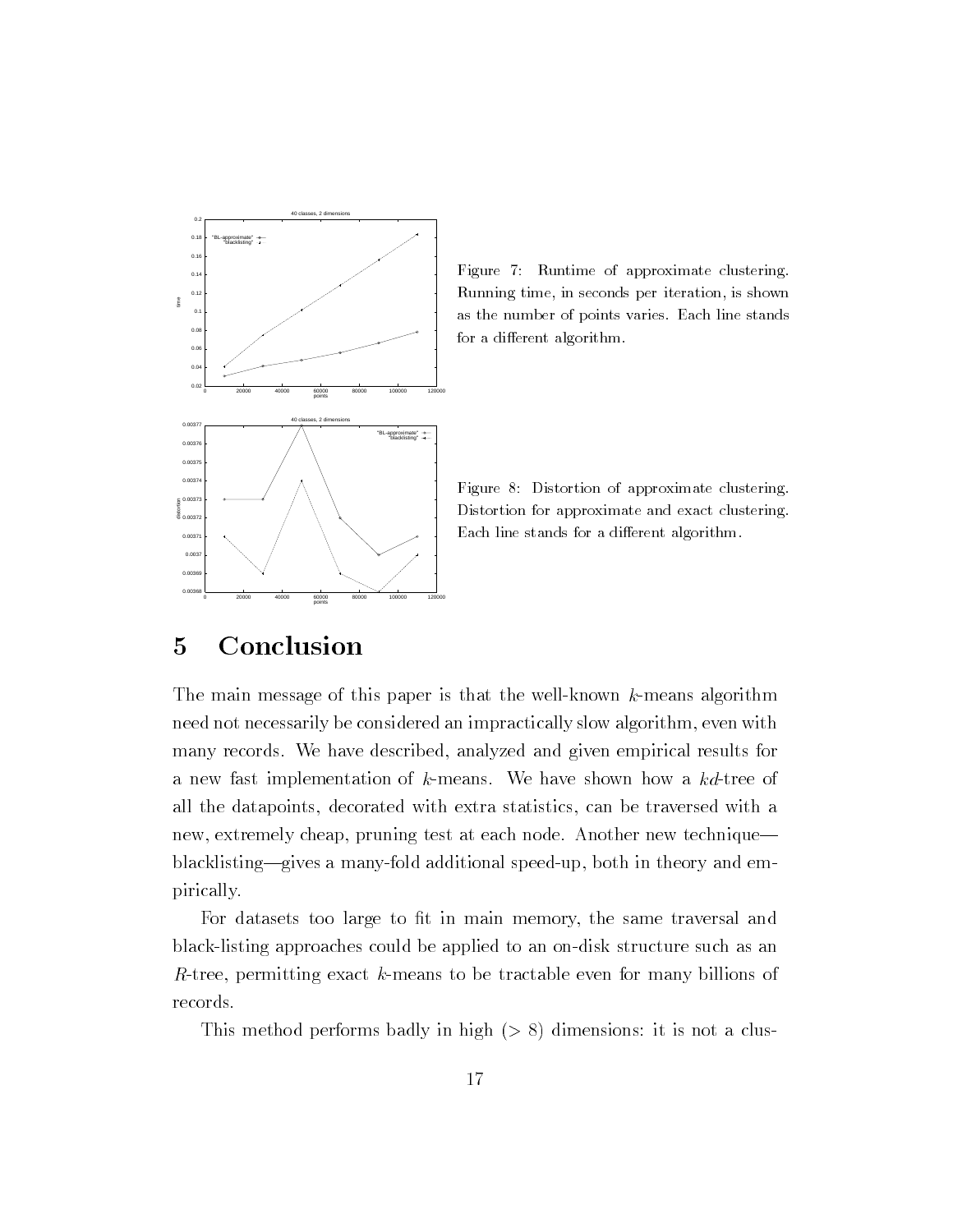tering panacea, but possibly a worthy problem-specic tool for domains in which there is massively large amounts of low-dimensional data (e.g. astrophysics, geo-spatial-data, and controls). We are also investigating whether AD-trees [10] could be used to give similar speed-ups on categorical data: an advantage of AD-trees is that, subject to many caveats, they remain efficient up to hundreds of dimensions.

Unlike previous approaches (such as the  $mrkd$ -trees for EM in [9]) this new algorithm scales very well with the number of centers, permitting clustering with tens of thousands of centers.

Why would we care about making exact  $k$ -means fast? Why not just use a fast non-k-means approximate clusterer? First, exact k-means is a well-established algorithm that has prospered for many years as a clustering algorithm workhorse. Second, it is often used to help find starting clusters for more sophisticated iterative methods such as mixture models. Third, running k-means on an in-memory sample of the points is a popular approximate clustering algorithm for monstrously large datasets. The techniques in this paper can make such preprocessing steps efficient. Finally, with fast k-means, we can afford to run the algorithm many times in the time it would usually take to run it once. This allows automatic selection of  $k$ , or subsets of attributes upon which to cluster, to become a tractable, real-time operation.

## References

- [1] J. L. Bentley. Multidimensional Divide and Conquer. Communications of the  $ACM$ , 23(4):214-229, 1980.
- [2] C. M. Bishop. Neural Networks for Pattern Recognition. Clarendon Press, Oxford, 1995.
- [3] P. S. Bradley and Usama M. Fayyad. Refining initial points for K-Means clustering. In Proc. 15th International Conf. on Machine Learning, pages 91-99. Morgan Kaufmann, San Francisco, CA, 1998.